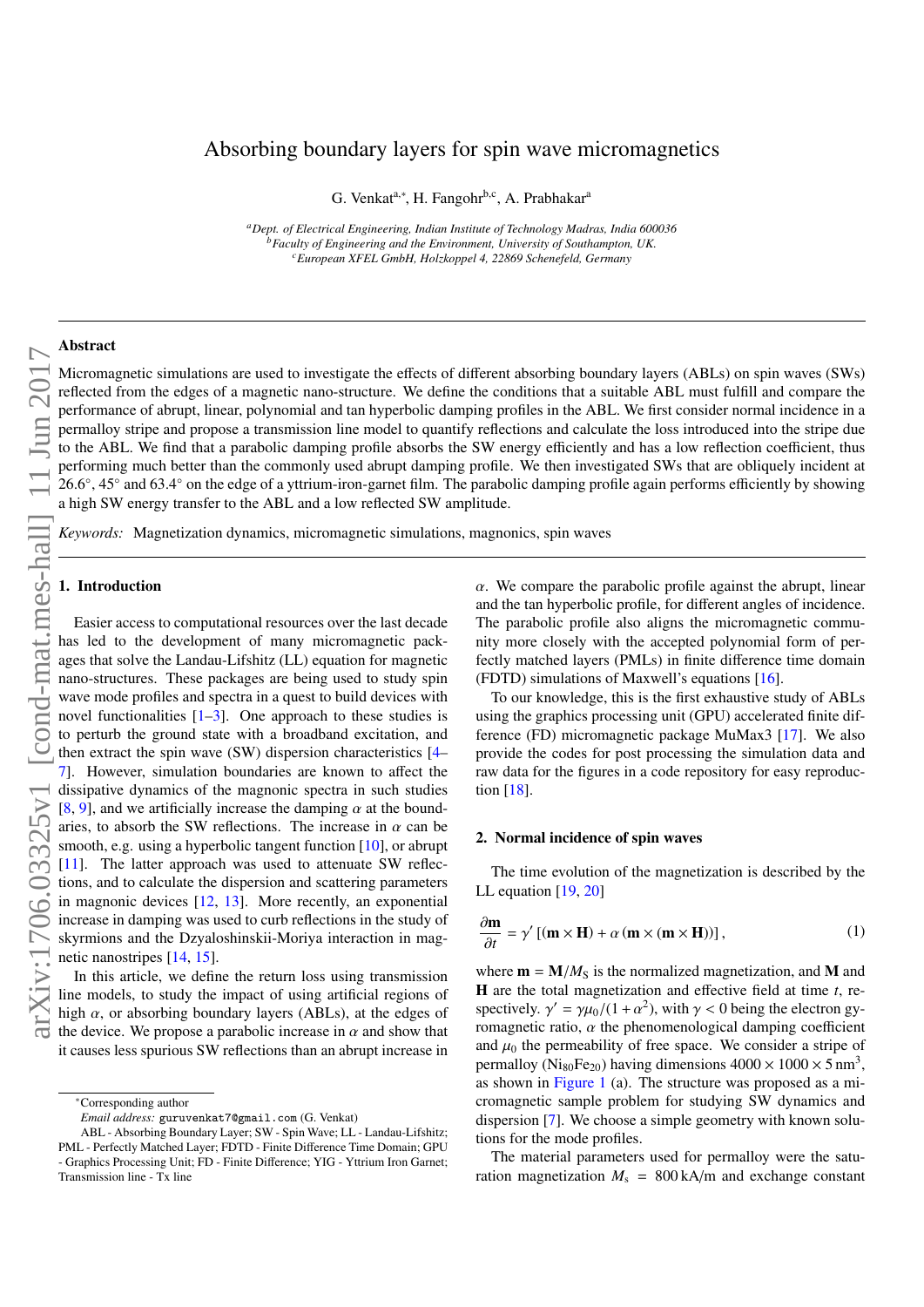$A = 13 \times 10^{-12}$  J/m [7]. No crystalline anisotropy was considered. The cell size was taken as  $4 \times 4 \times 5$  nm<sup>3</sup>, such that the cell dimensions are less than the exchange length for permalloy,  $l_{ex} \simeq 5.7$  nm.



Fig. 1. (a) A magnonic waveguide with absorbing boundary layers along all edges. A SW excitation pulse  $h_{\text{exc}}(t)$ , is applied along  $\hat{y}$ , at the left edge. The origin is at the bottom left corner. (b) A snapshot of  $m<sub>v</sub>$  at  $t = 500$  ns. The colorbar is in linear scale.

A harmonic field excites SWs at the left edge of the stripe so that they propagate along  $\hat{x}$ . ABLs along the top and bottom stripe edges confine the SWs to the centre of the stripe, as shown in Figure 1 (b). Now, consider different spatial profiles for damping, defined at the right end as:

• constant and abrupt

$$
\alpha_{\rm a}(x) = \begin{cases} 0 & x < 3.8 \,\mu\text{m} \\ 0.1 & x \ge 3.8 \,\mu\text{m} \end{cases}
$$

• tan hyperbolic, with  $\Delta \alpha = 0.5$ ,  $x' = 3.9 \,\mu \text{m}$  and  $\sigma_x$  = 40 nm, modified from [10]

$$
\alpha_{\text{b}}\left(x\right) = \begin{cases} 0 & x < 3.8 \,\mu\text{m} \\ \Delta\alpha(1 + \tanh\frac{x - x'}{\sigma_x}) & x \ge 3.8 \,\mu\text{m} \end{cases}
$$

• polynomial, with  $x_0 = 3.8 \,\mu\text{m}$ 

$$
\alpha_{c,n}(x) = \begin{cases} 0 & x < 3.8 \,\mu\text{m} \\ a(x - x_0)^n & x \ge 3.8 \,\mu\text{m} & n = 1,2 \end{cases}
$$

In each case the constants were chosen to obtain  $\alpha = 1.0$  at  $x = 4 \mu m$ , as shown in Figure 2.  $\alpha_{c,1}$  and  $\alpha_{c,2}$  are linear and parabolic profiles respectively. We compare different profiles over a constant ABL length of 200 nm. In the following sections, we also show that 200 nm is sufficient for the energy density to decay by over 15 dB, for all the damping profiles.

#### *2.1. Simulation procedure*

We apply a high bias magnetic field  $H_0 = 804 \text{ kA/m} \hat{x}$ , with an artificially high damping ( $\alpha = 0.5$ ), and allow **m** to relax to its ground state. Since the magnetization in the stripe is saturated, we do not have any domain walls or vortices in the stripe.



Fig. 2. Spatial variation of different damping profiles that were studied.  $\alpha_{c,2}$  is the parabolic damping profile.



**Fig. 3.** SW dispersion in the magnonic stripe, showing how  $f_{\text{exc}} = 39.96 \text{ GHz}$ excites only the fundamental mode.

Starting with the ground state, an excitation magnetic field

$$
\mathbf{h}_{\rm exc}\left(x,\,y,\,t\right) = \quad h_0 \sin\left(2\pi f_{\rm exc}t\right) \cos\left(\frac{\pi}{2w}y - \frac{\pi}{4}\right)\hat{\mathbf{y}},\tag{2}
$$

is applied at  $x < 20$  nm (in the region marked in red in Figure 1) (a)) with  $h_0 = 0.01H_0$ ,  $f_{\text{exc}} = 39.96 \text{ GHz}$  and the width of the stripe  $w = 1 \mu m$ . A low value of  $h_0$  ensures that we excite small amplitude SWs. The spatial form of  $\cos\left(\frac{\pi}{2w}y - \frac{\pi}{4}\right)$  was chosen so that we preferentially excite the lowest order width mode.

The dispersion relation for the lowest SW mode in a backward volume geometry  $(k \parallel H_0)$  was derived by Kalinikos [21]. If we include exchange interactions, we get

$$
\omega = \sqrt{\omega_{\text{ex}} \left( \omega_{\text{ex}} + \omega_{\text{M}} \frac{1 - e^{-kh}}{kh} \right)},
$$
  
\n
$$
\omega_{\text{ex}} = \omega_0 + \omega_{\text{M}} \lambda_{\text{ex}} k^2,
$$
\n(3)

where *h* is the stripe thickness,  $\omega_0 = \gamma \mu_0 H_0$  is the uniform mode precession frequency and  $\omega_M = \gamma \mu_0 M_S$ .  $\lambda_{ex} = \frac{2A}{\mu_0 M_S^2}$ where *A* is the exchange constant.  $k^2 = k_x^2 + k_y^2$  where  $k_x$  is the propagation constant and  $k_y = (n_y + 1) \frac{\pi}{w}$  is the quantized wave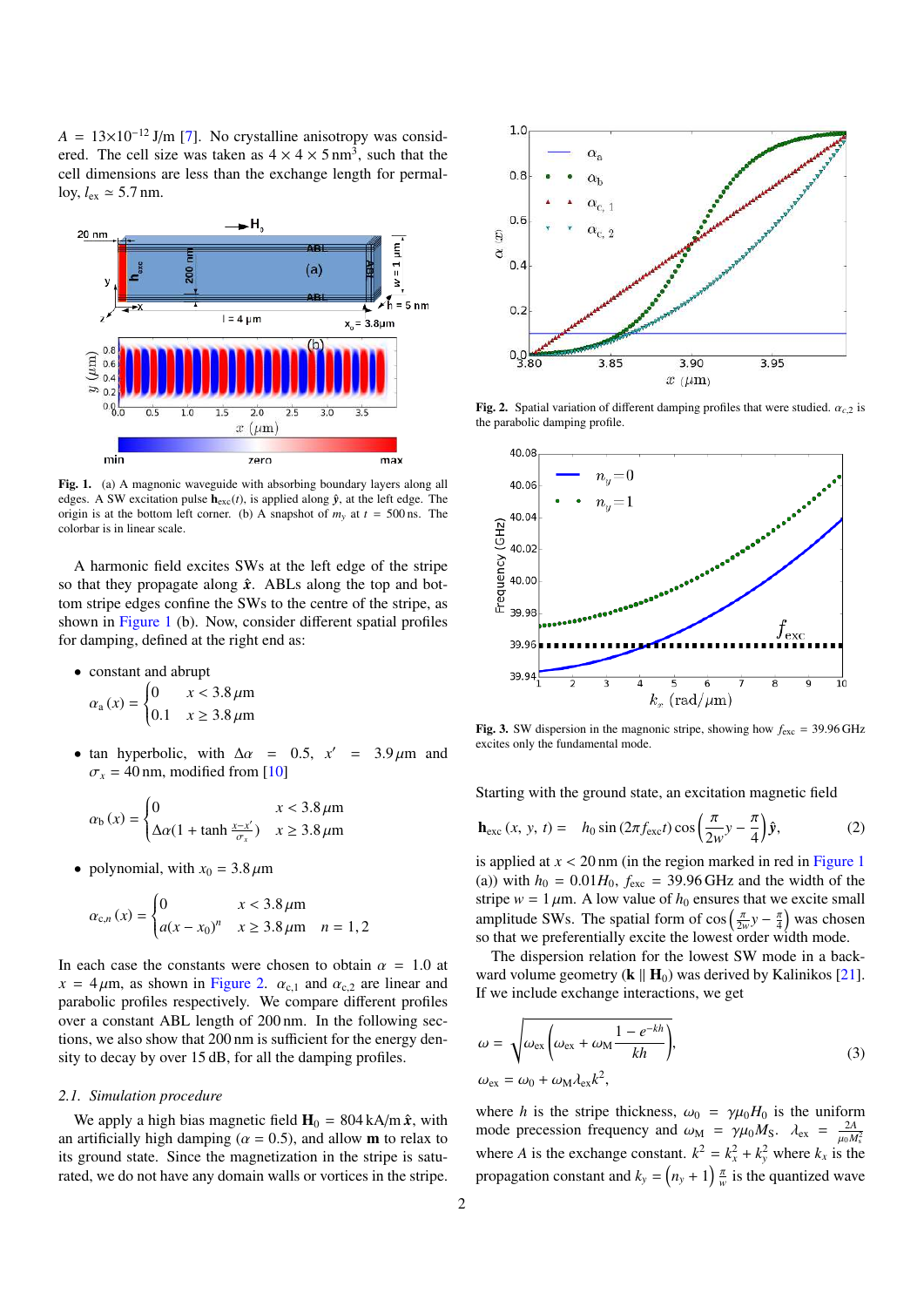vector component along the width. We choose  $n_y = 0$ , and pick  $f_{\text{exc}} = 39.96 \text{ GHz}$ , to excite only the fundamental mode, as shown in Figure 3.  $\mathbf{m}(x, y, z, t)$  is saved at all the nodes of the FD grid. The SWs take approximately 25 ns to reach the right end of the stripe. We allow the simulation to run till 500 ns so that the SWs travel ten round trips in the stripe.

## *2.2. Transmission line model for ABLs*

The purpose of an ABL is three fold:

- 1. The SWs should decay sufficiently by the end of the ABL to have no reflections from the stripe edge.
- 2. The ABL causes minimum reflections back into the device.
- 3. Minimum energy is reflected into higher order modes.

Consequently, we evaluate the different ABLs, using as a metric the energy density in the ABL and reflections from the ABL.

The energy density of the SWs propagating along the stripe is [17]

$$
\mathcal{E}(x, y, t) = -\frac{1}{2}\mathbf{M}(x, y, t). \mathbf{B}(x, y, t), \tag{4}
$$

where **B** is the instantaneous magnetic flux density. Figure 4 shows the variation of the normalized energy density in the ABL at  $t = 500$  ns.  $\&&$  decays by over 15 dB within 200 nm for all the profiles. We observe no significant reflections from the structure edge, and hence we fix our ABL length at 200 nm for all the profiles.



Fig. 4. The decay of the normalized SW energy density  $\mathcal E$  in the ABL. The energy decays by more than 15 dB within 200 nm for all profiles.

We now investigate reflections that originate from the start of the ABL at  $x = 3.8 \mu m$ . When we make a transition from  $\alpha = 0$ to  $\alpha \neq 0$ , we observe SW reflections in a manner analogous to having an impedance mismatch along a transmission (Tx) line. We model the wave propagation in the stripe as standing waves formed on a lossy Tx line. In its simplest form, the magnetization on this line takes the form (c.f. Appendix A)

$$
m(x) = m^{+} \left[ e^{-\zeta x} \cos \beta x + |\Gamma| e^{+\zeta x} \cos (\beta x + \phi) \right],
$$
 (5)

where  $m^+$  is the peak amplitude of the incident wave,  $\zeta$  is the loss per unit length,  $\beta$  is the propagation constant of the standing

wave and  $\Gamma = |\Gamma| e^{j\phi}$  is the complex reflection coefficient at the load end. We fit the standing wave  $m_v(x, \langle y \rangle, t)$ , in the stripe, to Eq. (Equation 5) for each of the different damping profiles. These fits are done for  $t = 475$  to  $t = 500$  ns, to obtain the mean and standard deviation for  $\zeta$ ,  $|\Gamma|$  and  $\phi$ . One such fit is shown in Figure 5 for  $\alpha_{c,2}$  at  $t_0 = 500$  ns.



Fig. 5. A fit of Eq. (Equation 5) with the magnetization in the stripe at  $t_0 =$ 500 ns, when the  $\alpha_{c,2}$  profile is used in the ABL. The fit is used to estimate the return loss appearing in the line due to the introduction of the ABL.

The return loss in a Tx line is a measure of the power reflected by a mismatched load and is given as [22]

$$
RL = -20 \log_{10} |\Gamma| dB.
$$
 (6)

The time averaged  $\zeta$  and RL values (along with the precision) are given for the different profiles in Table. 1. A higher value of RL indicates a lower reflection coefficient and thus a more matched load, and the parabolic profile shows a 1.5 dB higher RL than the commonly used abrupt profile. The value of RL for the parabolic profile  $(\alpha_{c,2})$  is comparable to that of the tan hyperbolic profile  $(\alpha_b)$  and therefore both appear to be efficient for use in an ABL.

Table 1  $\zeta$  and Return loss for the different ABL profiles.

|                | S. No. Profile   | $\zeta(\mu m^{-1})$ | $RL$ (dB)       |
|----------------|------------------|---------------------|-----------------|
|                | $\alpha_{\rm a}$ | $0.08 \pm 0.01$     | $5.21 \pm 0.01$ |
| $\mathfrak{D}$ | $\alpha_{h}$     | $0.1 \pm 0.02$      | $6.99 \pm 0.02$ |
| 3              | $\alpha_{c,1}$   | $0.08 \pm 0.01$     | $5.41 \pm 0.02$ |
|                | $\alpha_{c,2}$   | $0.1 \pm 0.02$      | $6.72 \pm 0.01$ |

#### 3. Oblique incidence of spin waves

In FDTD simulations, the performances of PMLs are typically functions of the angles at which the electromagnetic waves are incident on them. Having shown the performance of ABLs for perpendicular incidence in section 2, we now investigate their effect when we have oblique incidence. Consider the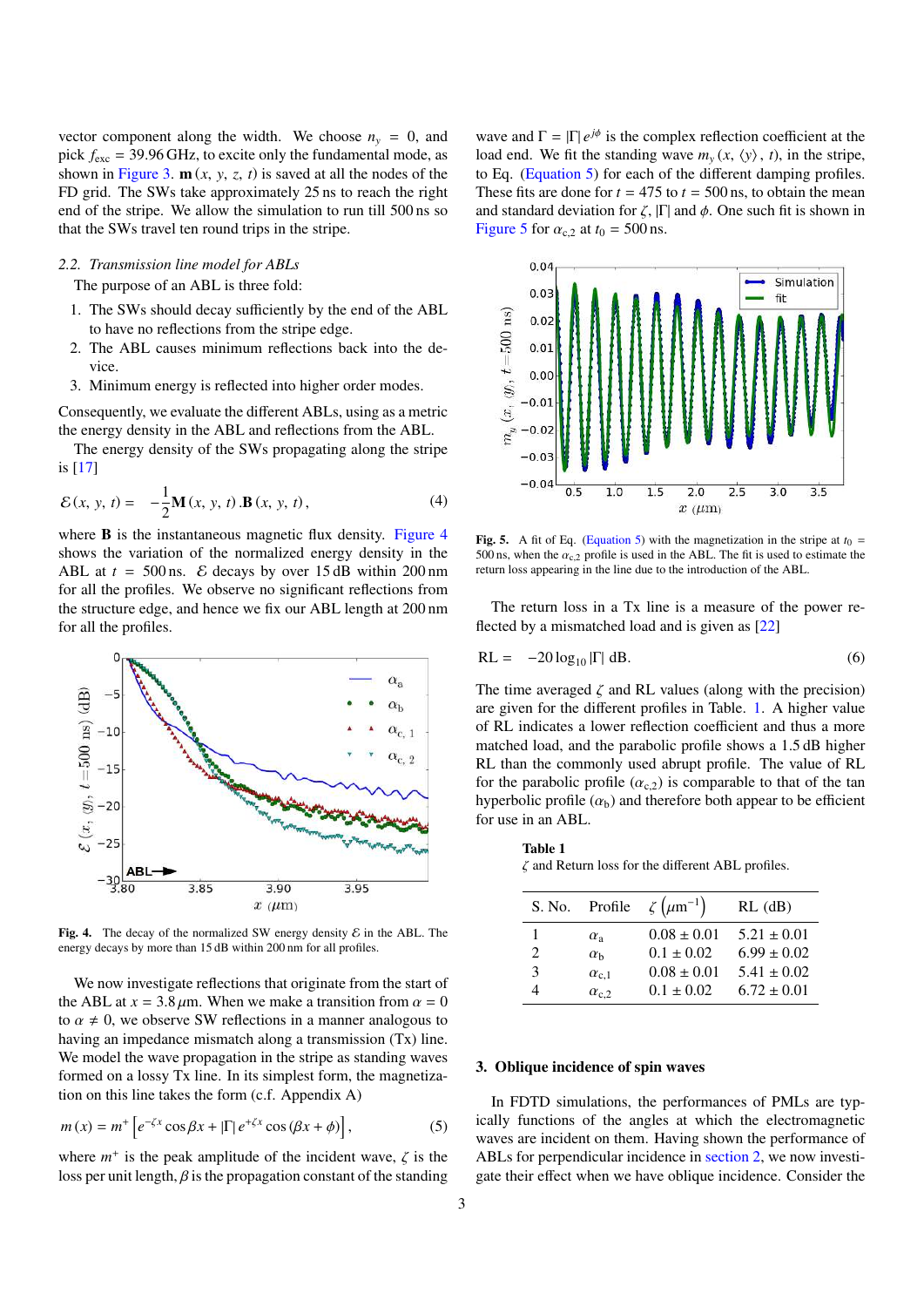geometry recently used to simulate the Goos-Hanchen effect for SWs [23], in a yttrium iron garnet (YIG) film, which is shown in Figure 6. The dimensions of the film are  $6000 \times 3000 \times 5$  nm<sup>3</sup>. The material parameters used for YIG were  $M_s = 194 \text{ kA/m}$ and  $A = 4 \times 10^{-12}$  J/m [23]. Again no crystalline anisotropy was considered.



Fig. 6. A thin film of YIG with ABLs all around the periphery and with an excitation region at an angle. The origin is at the bottom left corner.

The  $\alpha_{c,2}$  profile was applied along the left, top and right edges allowing us to focus on reflections off the bottom edge. We apply a magnetic field  $H_0 = 558 \text{ kA/m} \hat{x}$  and allow **m** to relax to its ground state. We then choose an area at an angle  $\theta$ , as shown in Figure 6, and apply [23]

$$
\mathbf{h}_{\rm exc}\left(x',\,y',\,t\right) = h_0 e^{-2\left(\frac{x'-x'_0}{\ell_{\rm exc}\sigma_{\rm exc}}\right)^2} \sin\left(2\pi ft\right)\hat{\mathbf{y}},\tag{7}
$$

with  $h_0 = 0.01H_0$ .  $\hat{y}$  is the desired direction of SW propagation, at an angle  $\theta$ , and  $\hat{\mathbf{x}}'$  is the direction of spin wavefronts.  $(x'_0, y'_0)$ marks the centre of the excitation region, and was chosen appropriately for the different angles of incidence considered below, and shown in Fig. 7. The choice of  $(x'_0, y'_0)$  ensured that point of incidence was the same for each simulation.

 $l_{\text{exc}} = 1 \mu \text{m}$  and  $w_{\text{exc}} = 5 \text{ nm}$  are the length and width of the excitation area, and we apply  $h_{\text{exc}}$  to all mesh nodes that fall within this region.  $\sigma_{\text{exc}} = 0.4$  decides the spread of the Gaussian envelope. We tested the ABL for sinusoidally pumped spin waves with  $f = 35$  GHz [23].

We observed that proper SW collimation was obtained when the SW propagation angle  $(\theta)$  was related to the cell edge lengths,  $\Delta x$  and  $\Delta y$ , by tan  $\theta = \frac{\Delta y}{\Delta x}$  $\frac{\Delta y}{\Delta x}$ . Consequently, we considered three cases where we took  $\Delta x = 5$  nm and  $\Delta y =$ 2.5, 5 and 10 nm. Each of these edge lengths is smaller than the exchange length of YIG ( $l_{\text{ex}} \approx 13 \text{ nm}$ ). For these three cases,  $\tan \theta = 0.5$ , 1 and 2 which lead to  $\theta = 26.6^{\circ}$ , 45° and 63.4° respectively.

The snapshots for the  $\alpha_a$  and  $\alpha_{c,2}$  profiles, for the different  $\theta$ , are shown in Figure 7. We see significant reflections when  $\alpha_a$  is used whereas  $\alpha_{c,2}$  hardly shows any reflections for the three angles of incidence. The larger reflections from  $\alpha_a$  leads to regions of constructive and destructive interference close to the point of incidence. Such artifacts are avoided with  $\alpha_{c,2}$ .

Figure 8 shows the cumulative energy density, from Eq. (Equation 4), in the ABL for the different profiles at  $\theta = 63.4^{\circ}$ .  $\alpha_c$  leads to maximum absorption of SWs in the ABL and thus is the most efficient of all the profiles we have considered. Figure 9 shows the magnetization scanned along a wavefront of the reflected wave, which is shown by the red line in Figure 7. Here too the amplitude of the reflected SW beam is low for  $\alpha_{c,2}$ .



Fig. 7. SWs in the YIG film for different incident angles. Columns (a) and (b) have the  $\alpha_a$  and  $\alpha_{c,2}$  profiles in the ABL respectively. The colorbar is in linear scale.  $(x'_0, y'_0)$  is the centre of the excitation region and was appropriately chosen for each excitation angle. The magnetization is scanned along the wavefront (red line) to obtain the plot in Figure 9.  $\alpha_{c,2}$  causes minimal reflections for all three angles of incidence.

#### 4. Summary and conclusions

Reducing unwanted reflections from boundaries is important for accurate simulations of magnonic devices. Shorter ABLs with abrupt changes in  $\alpha$  can cause spurious artifacts. We calculated the return loss introduced in a permalloy stripe due to the SWs normally incident on a ABL, using a transmission line model. The parabolic damping profile yields a higher return loss, 1.5 dB higher than an abrupt ABL.

We then considered SWs obliquely incident on the ABL at different angles of incidence. Even at a large incidence angle of 63.4°, the parabolic profile  $\alpha_{c,2}$  causes minimal reflections and leads to the largest SW energy transfer to the ABL. The per-



Fig. 8. The cumulative energy density as a function of time in the ABL region for the different profiles at  $\theta = 63.4^{\circ}$ .  $\alpha_{c,2}$  shows the largest energy transfer to the ABL.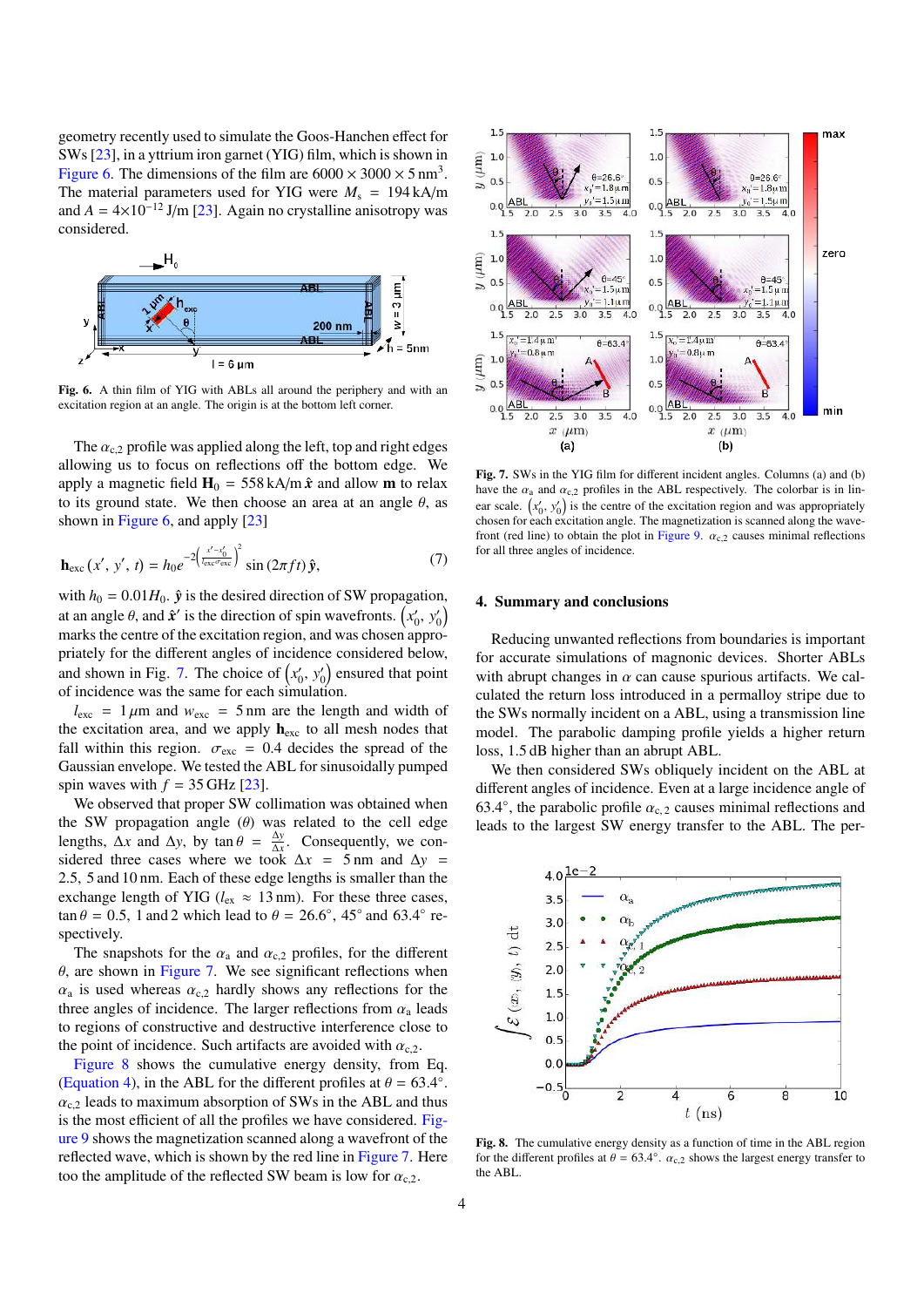

Fig. 9. The variation of the magnetization along the wavefront (red line in Figure 7; simulations were run for  $\alpha_b$  and  $\alpha_{c,1}$  also). The  $\alpha_b$  and  $\alpha_{c,2}$  profiles show least reflections from the ABL.

formance of the tan hyperbolic damping profile is comparable to that of the parabolic profile. Yet we urge the micromagnetic community to adopt the latter so as to align ourselves with the established use of PMLs in FDTD simulations.

Example scripts to analyze the data, as well as raw data for the figures, are available in the associated electronic supplementary material [18].

#### Acknowledgments

The authors would like to thank Malathi M., Manas Srivastava and Rajavardhan T for fruitful discussions and the High Performance Computing Centre at IIT Madras for the use of their GPU cluster. This work was supported in part by the Department of Science and Technology, Government of India sanction number SB/S3/EECE/011/2014 (IITM).

#### Appendix A. Standing waves on a transmission line

Consider a lossy transmission line extending from  $x = 0$  to  $x = x_0$ . If a wave is launched on a lossy transmission line towards the right at  $x = 0$  and the line is terminated by an unmatched load, standing waves will be formed on the line at steady state [Pozar 1997]. For small signal magnetization, assuming linear systems, the standing waves are written as a sum of incident and reflected waves as

$$
m_{\text{tot}}(x) = m^+ e^{-\zeta x} e^{-j\beta x} + m^- e^{+\zeta x} e^{+j\beta x},
$$

where  $m^+$ ,  $m^-$ ,  $\zeta$  and  $\beta$  are the maximum amplitude of incident and reflected waves, the loss per unit length and the propagation constant of the wave respectively. We then have

$$
m_{\text{tot}}(x) = m^+ \left[ e^{-\zeta x} e^{-j\beta x} + \Gamma e^{+\zeta x} e^{+j\beta x} \right],
$$

where  $\Gamma = |\Gamma| e^{j\phi}$  is the reflection coefficient at the load end  $x = x_0$ . The real part of  $m_{tot}(x)$  is

$$
m(x) = m^+ \left[ e^{-\zeta x} \cos \beta x + |\Gamma| e^{+\zeta x} \cos (\beta x + \phi) \right].
$$

## Appendix B. Implementation of the ABL in Mumax3

To assist the interested reader, we reproduce the MuMax3 code for setting the parabolic damping profile at the edge of the stripe in Figure 1 (a). We define each cell in the ABL as a region and set the parabolic damping in it. We define the start and stop damping values, and the range of *x* values.

```
alstart := 0.0 //alpha at start of ABL
alstop := 1.0 //alpha at stop of ABL
xstart := 3800 //x at start of ABL in nm
xstop := 4000 //x at stop of ABL in nm
n := 2 //Polynomial order
a := (alstop-alstart)/ //Polynomial coefficient
    (Pow((xstop-xstart), nxp))
cX := 5e-9 //Cellsize along x
NB := ((xstop- xstart)*1e-9)/cX//No. of cells in ABL
//Set the damping cellwise
for i :=0; i<NB; i++{
xcurr := xstart*1e-9 + i*cX
DefRegion(i, xrange(xcurr, xcurr + cX))
alp := a*Pow((xcurr*1e9) - xstart, n)alpha.setregion(i, alp)
}
```
## References

#### References

- [1] S. Bance, T. Schrefl, G. Hrkac, A. Goncharov, D. A. Allwood, J. Dean, Micromagnetic calculation of spin wave propagation for magnetologic devices, J. Appl. Phys. 103 (7) (2008) 07E735. http://dx.doi.org/ 10.1063/1.2836791.
- [2] Y. Peng, G. Zhao, F. Morvan, S. Wu, M. Yue, Dynamic micromagnetic simulation of the magnetic spectrum of permalloy nanodot array with vortex state, J. Magn. Magn. Mater 422 (2017) 57–60. http: //dx.doi.org/10.1016/j.jmmm.2016.08.060.
- [3] V. V. Kruglyak, et al., Magnonics, J. Phys. D: App. Phys. 43 (2010) 264001. http://dx.doi.org/10.1088/0022-3727/43/26/ 264001.
- [4] S. K. Kim, Micromagnetic computer simulations of spin waves in nanometre-scale patterned magnetic elements, J. Phys. D: App. Phys. 43 (26) (2010) 264004. http://dx.doi.org/10.1088/0022-3727/ 43/26/264004.
- [5] Z. Li, M. Wang, Y. Nie, D. Wang, Q. Xia, W. Tang, Z. Zeng, G. Guo, Spin-wave propagation spectrum in magnetization-modulated cylindrical nanowires, J. Magn. Magn. Mater 414 (2016) 49 – 54. http://dx.doi. org/10.1016/j.jmmm.2016.04.057.
- [6] R. Silvani, M. Kostylev, A. Adeyeye, G. Gubbiotti, Spin wave filtering and guiding in Permalloy/iron nanowires, J. Magn. Magn. Mater (2017) –http://dx.doi.org/10.1016/j.jmmm.2017.03.046.
- [7] G. Venkat, D. Kumar, M. Franchin, O. Dmytriiev, M. Mruczkiewicz, H. Fangohr, A. Barman, M. Krawczyk, A. Prabhakar, Proposal for a standard micromagnetic problem: Spin wave dispersion in a magnonic waveguide, IEEE Trans. Magn. 49 (1) (2013) 524–529. http://dx. doi.org/10.1109/TMAG.2012.2206820.
- M. Fähnle, A. Slavin, R. Hertel, Role of the sample boundaries in the problem of dissipative magnetization dynamics, J. Magn. Magn. Mater 360 (2014) 126–130. http://dx.doi.org/10.1016/j.jmmm.2014. 02.031.